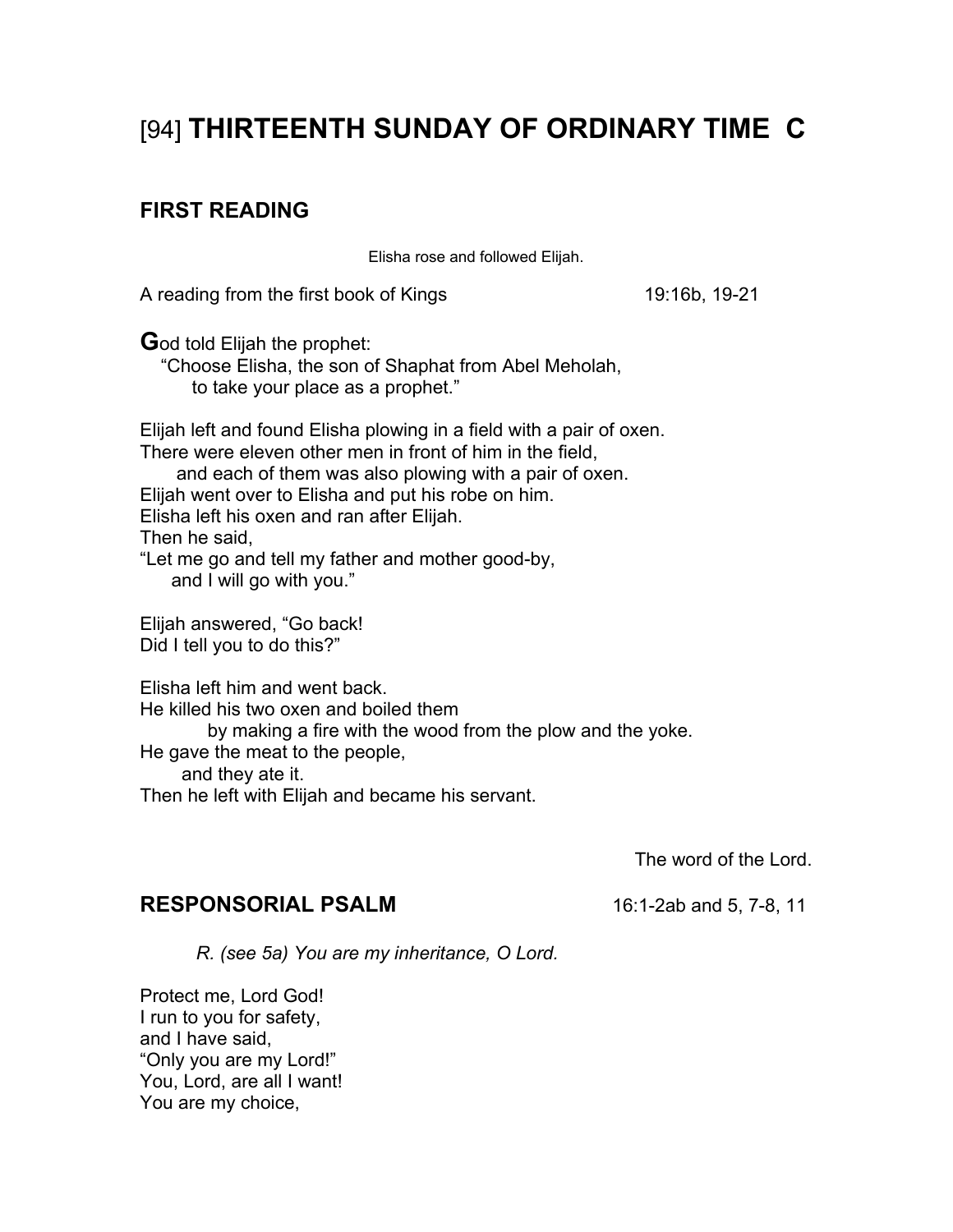and you keep me safe.

*R. You are my inheritance, O Lord.* 

I praise you, Lord, for being my guide. Even in the darkest night, your teachings fill my mind. I will always look to you, as you stand beside me and protect me from fear.

## *R. You are my inheritance, O Lord.*

You have shown me the path to life, and you make me glad by being near to me. Sitting at your right side, I will always be joyful.

*R. You are my inheritance, O Lord.* 

# **SECOND READING**

My brothers and sisters, you were called to freedom.

A reading from the letter of Paul to the Galatians 5:1, 13-15

**B**rothers and sisters: Christ has set us free! This means we are really free. Now hold on to your freedom and don't ever become slaves of the Law again.

My friends, you were chosen to be free. So don't use your freedom as an excuse to do anything you want. Use it as an opportunity to serve each other with love. All that the Law says can be summed up in the command

to love others as much as you love yourself.

But if you keep attacking each other like wild animals,

you had better watch out or you will destroy yourselves.

The word of the Lord.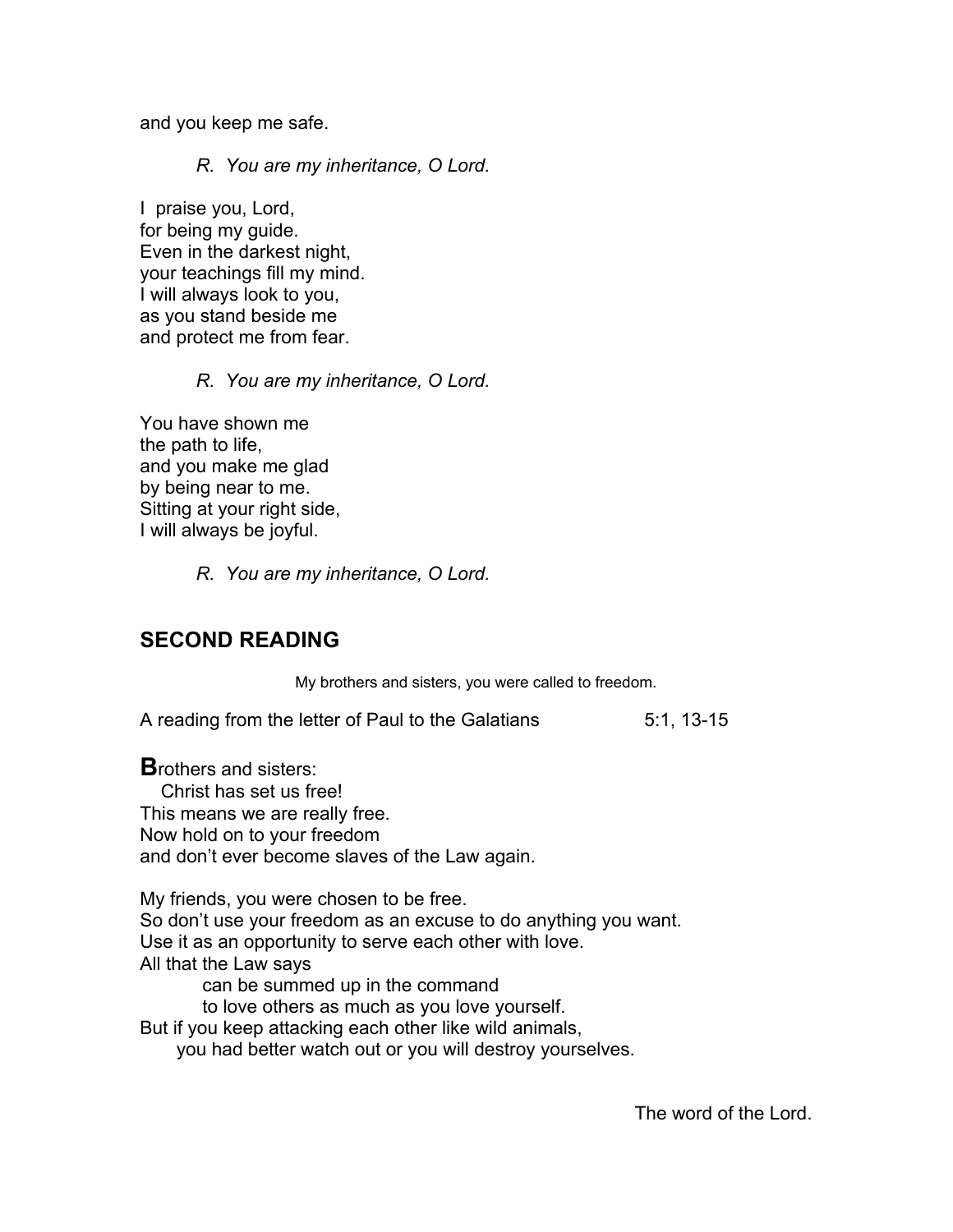*R. Alleluia, alleluia.* 

Speak, O Lord, your servant is listening; you have the words of everlasting life.

*R. Alleluia, alleluia.* 

# **GOSPEL**

I will follow you wherever you will go.

† A reading from the holy gospel according to Luke 9:57-62

**A**long the way to Jerusalem someone said to Jesus, "I'll go anywhere with you!"

Jesus said, "Foxes have dens, and birds have nests, but the Son of Man doesn't have a place to call his own."

Jesus told someone else to come with him. But the man said, "Lord, let me wait until I bury my father."

Jesus answered, "Let the dead take care of the dead, while you go and tell about God's kingdom."

Them someone said to Jesus,

"I want to go with you, Lord,

but first let me go back and take care of things at home."

Jesus answered,

"Anyone who starts plowing and keeps looking back isn't worth a thing in God's kingdom!"

The gospel of the Lord.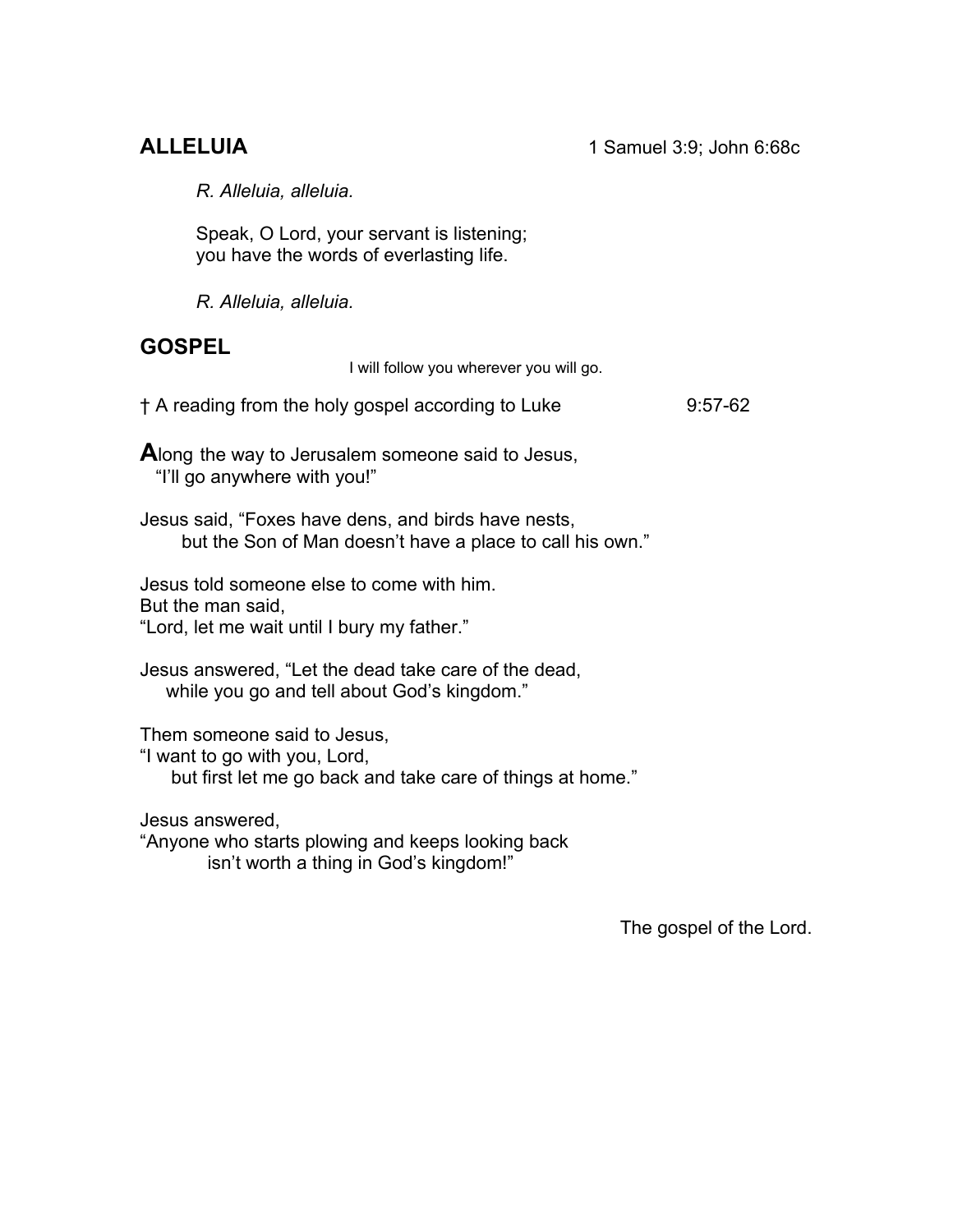

### **Thirteenth Sunday in Ordinary Time Cycle C**

#### **Prayer:**

Dear Jesus, Please help me to answer your call whenever I hear it and to do whatever I can to help you make the world a better place. Amen

#### **Readings:**

Luke 9:57-62

1 Kings 19:16b,19-21 Psalm 16:1-2ab and 5, 7-8, 11 Galatians 5:1,13-15

#### **Reflection:**

There once were two sisters, named Megan and Brenna. They loved to play, watch TV, make crafts, listen to music, draw and read. Every once and a while their mother would call them to help out in the kitchen or their father would ask them to work with him in the yard. Megan would always immediately stop what she was doing and run to help her parents. Brenna, on the other hand, would always say, "Just a minute. I want to do \_\_\_\_\_ first." One day the Mom asked Megan and Brenna to go with her to help with the grocery shopping. Megan was ready in an instant but Brenna wanted to finish watching a TV show first. Mom and Megan did the grocery shopping and on the way home they stopped for lunch at a restaurant and then got ice cream. Brenna was very upset when they finally got home. She said she would have helped if she would have known about the trip to the restaurant and ice cream stand but the Mom told her that the surprises were a "thank you" for helping.

The first reading and the Gospel tell stories similar to this one. God calls us and asks us to join Him. Joining Him, however, means helping others and working to make the world a better place. Our lives are so busy, these days, that it is hard to stop what we are doing, to join God and help. Often we tell God that we want to be close to Him and to serve Him but when the time comes we say we have to go to soccer practice first, or have a sleep over with our friend first, or take a nap first, or go swimming first, or watch TV first.

God has amazingly great surprises for us! Much better even than ice cream! We have to stop what we are doing, though, and pay attention to God and help God by serving Him and others.

#### **Discussion:**

- 1. How would you feel if you were Brenna and you found out your Mom and sister got lunch at a restaurant and ice cream but you didn't get any?
- 2. Do you think Brenna will help the next time she is asked? Would you?
- 3. What surprises do you think God may have in store for those people who respond to His call when they are asked?

*(continued on page 2)*